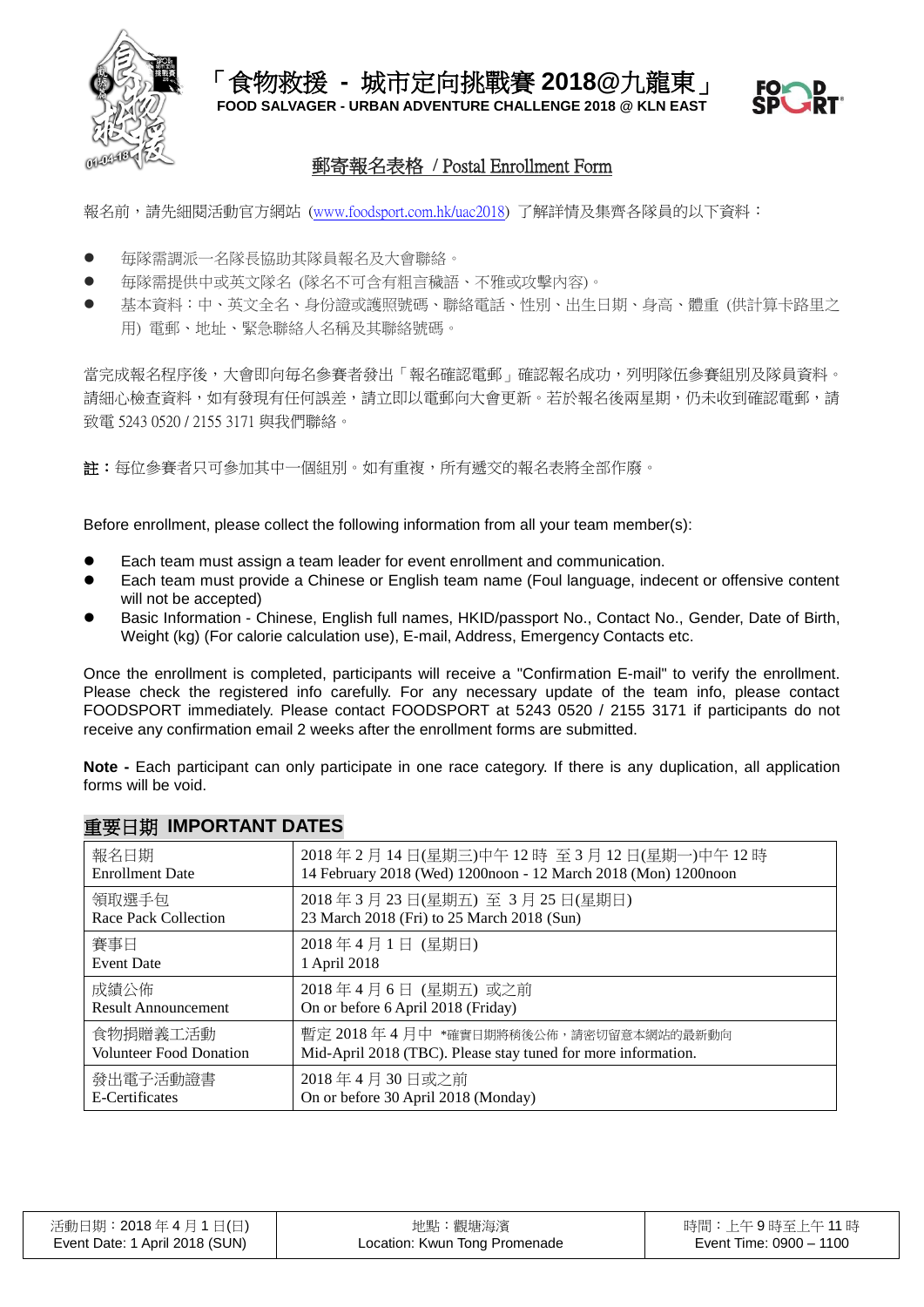



| 隊長姓名:*                                |  |
|---------------------------------------|--|
| Captain Name:*                        |  |
| 隊長聯絡電話:*                              |  |
| Captain 's contact No.:*              |  |
| 隊長電郵:*                                |  |
| Captain's e-mail.:*                   |  |
|                                       |  |
| 組合/團隊名稱*                              |  |
| Team Name:*                           |  |
| 公司/機構/ 英文名稱 (如適用)**                   |  |
| Organization English Name (if any):** |  |
|                                       |  |

\*必須填寫 Required Fields

\*\*最積極參與之企業/團體,可獲得獎座乙個(派出最多參賽者的機構)

\*\*The most committed organization with the most participants will receive a trophy

# 參賽組別 **Race Categories**

□ 親子組 Family <br>□ 單人 Single Individual\*

□ 男子組 Men コンコンコンコンライン コンタイム マイクロ 国 男女混合 Mixed

\*大會將會為所有單人報名之參加者以其選擇之參賽組別隨機與其他單人報名者安排配對。 \*FOODSPORT will randomly select participants who registered as a single individual to form into teams and join the race.

#### 參加者個人資料 **Participant Personal Registration Information** \*必須填寫 Required Fields

|                           | 参加者一 (隊長 / 單人報名) Participant 1 (Team Captain / Single Individuals) |                                   |               | 主要聯絡人 Main Contact Person                   |
|---------------------------|--------------------------------------------------------------------|-----------------------------------|---------------|---------------------------------------------|
| 中文全名:<br>Chinese Name:    |                                                                    | 性別:*<br>Gender:*                  | $\Box$ 男 Male | $\Box \nexists x$ Female                    |
| 英文全名:*<br>English Name:*  |                                                                    | 身份證/護照號碼:*<br>HKID/Passport No.:* |               | (頭四位字母和數字)<br>(The first 4 digits & letter) |
| 出生年份:*<br>Year of Birth:* | (dd/mm/yyyy)                                                       | 體重(公斤):*<br>Weight (kg)::*        |               |                                             |
| 聯絡電話:*<br>Contact No.:*   |                                                                    | 電郵:<br>E-mail:*                   |               |                                             |
| 地址:*<br>Address:*         |                                                                    |                                   |               |                                             |
|                           | 緊急聯絡人 Emergency Contact Person                                     |                                   |               |                                             |
| 姓名 Name:*                 |                                                                    | 雷話 Tel:*                          |               |                                             |

#### 參加者聲明及保證 **Statements and Guarantee**

本人 / 我們同意及確認「食物救援-城市定向挑戰賽 2018 @九龍東」網上列明的一切參賽條款和規則及膳動衡的私隱聲明, 並同意將 本人 / 我們的個人資料轉交至膳動衡以作私隱聲明中所提及之用途。

I / We duly agree to and confirm the Conditions and Game Rules listed at the "Food Salvager-Urban Adventure Challenge 2018 @Kowloon East" official website and FOODSPORT's Privacy Clause, with regard to both my / our personal information being passed to FOODSPORT for purposes stated in the above Privacy Clause.

| 隊伍隊長(及監護人)簽署<br>Team Captain (or Guardian)'s Signature | 日期 Date |
|--------------------------------------------------------|---------|
|                                                        |         |

| 活動日期:2018 年 4 月 1 日(日)         | 地點:觀塘海濱                       | 時間:上午9時至上午 11 時         |
|--------------------------------|-------------------------------|-------------------------|
| Event Date: 1 April 2018 (SUN) | Location: Kwun Tong Promenade | Event Time: 0900 - 1100 |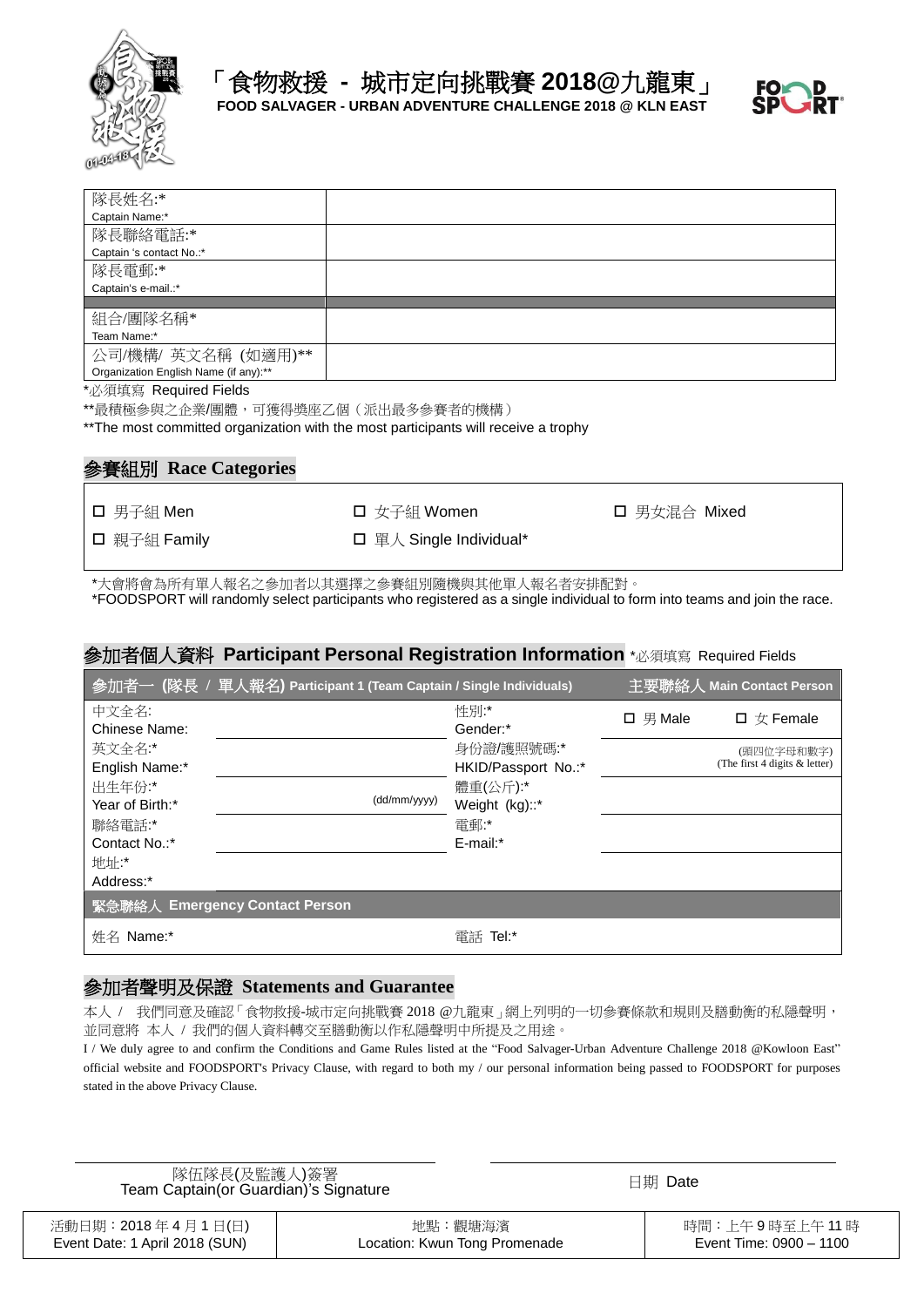



| 参加者二 (如適用) Participant 2 (if any) |        |              |                                   |        |               |        |                                             |
|-----------------------------------|--------|--------------|-----------------------------------|--------|---------------|--------|---------------------------------------------|
| 中文全名:<br>Chinese Name:            |        |              | 性別*<br>Gender:*                   |        | $\Box$ 男 Male |        | $\Box \nexists x$ Female                    |
| 英文全名:*<br>English Name:*          |        |              | 身份證/護照號碼:*<br>HKID/Passport No.:* |        |               |        | (頭四位字母和數字)<br>(The first 4 digits & letter) |
| 出生年份:*<br>Year of Birth:*         |        | (dd/mm/yyyy) | 體重(公斤):*<br>Weight (kg)::*        |        |               |        |                                             |
| 聯絡電話:*<br>Contact No.:*           |        |              | 電郵:<br>$E$ -mail: $*$             |        |               |        |                                             |
|                                   | 口東區 ED | 口中西 CW       | 口南區 SD                            | 口灣仔 WC |               |        |                                             |
| 居住地區:                             | 口觀塘 KT | 口九龍城 KC      | 口深水埗 SSP                          |        | 口油尖旺 YTM      |        | 口黃大仙 WTS                                    |
| Living Area:                      | 口苓灣 TW | 口葵青 KT       | 口西貢 SK                            | 口大埔 TP |               | 口北區 ND |                                             |
|                                   | 口屯門 TM | 口元朗 YL       | 口離島 ID                            | 口沙田 ST |               |        |                                             |
| 緊急聯絡人 Emergency Contact Person    |        |              |                                   |        |               |        |                                             |
| 姓名 Name:*                         |        |              | Tel:*<br>電話                       |        |               |        |                                             |

| 参加者三 (如適用) Participant 3 (if any) |                            |                   |                                   |                    |               |                                             |
|-----------------------------------|----------------------------|-------------------|-----------------------------------|--------------------|---------------|---------------------------------------------|
| 中文全名:<br>Chinese Name:            |                            |                   | 性別*<br>Gender:*                   |                    | $\Box$ 男 Male | $\Box \nexists x$ Female                    |
| 英文全名:*<br>English Name:*          |                            |                   | 身份證/護照號碼:*<br>HKID/Passport No.:* |                    |               | (頭四位字母和數字)<br>(The first 4 digits & letter) |
| 出生年份:*<br>Year of Birth:*         |                            | (dd/mm/yyyy)      | 體重(公斤):*<br>Weight (kg)::*        |                    |               |                                             |
| 聯絡電話:*<br>Contact No.:*           |                            |                   | 電郵:<br>$E$ -mail: $*$             |                    |               |                                             |
| 居住地區:                             | 口東區 ED<br>□觀塘 KT           | 口中西 CW<br>口九龍城 KC | 口南區 SD<br>口深水埗 SSP                | 口灣仔 WC<br>口油尖旺 YTM |               | 口黃大仙 WTS                                    |
| Living Area:                      | 口苓灣 TW                     | 口葵青 KT            | 口西貢 SK                            | 口大埔 TP             |               | 口北區 ND                                      |
| 緊急聯絡人 Emergency Contact Person    | $\Box \Box \Box$ $\Box$ TM | 口元朗 YL            | 口離島 ID                            | 口沙田 ST             |               |                                             |
| 姓名 Name:*                         |                            |                   | 電話 Tel:*                          |                    |               |                                             |

| 参加者四 (如適用) Participant 4 (if any) |        |              |                     |        |               |        |                                 |
|-----------------------------------|--------|--------------|---------------------|--------|---------------|--------|---------------------------------|
| 中文全名:                             |        |              | 性別*                 |        | $\Box$ 男 Male |        | $\Box \nexists x$ Female        |
| Chinese Name:                     |        |              | Gender:*            |        |               |        |                                 |
| 英文全名:*                            |        |              | 身份證/護照號碼:*          |        |               |        | (頭四位字母和數字)                      |
| English Name:*                    |        |              | HKID/Passport No.:* |        |               |        | (The first 4 digits $&$ letter) |
| 出生年份:*                            |        |              | 體重(公斤):*            |        |               |        |                                 |
| Year of Birth:*                   |        | (dd/mm/yyyy) | Weight (kg)::*      |        |               |        |                                 |
| 聯絡電話:*                            |        |              | 電郵:*                |        |               |        |                                 |
| Contact No.:*                     |        |              | E-mail:*            |        |               |        |                                 |
|                                   | 口東區 ED | 口中西 CW       | 口南區 SD              | 口灣仔 WC |               |        |                                 |
| 居住地區:                             | 口觀塘 KT | 口九龍城 KC      | 口深水埗 SSP            |        | 口油尖旺 YTM      |        | 口黃大仙 WTS                        |
| Living Area:                      | 口苓灣 TW | 口葵青 KT       | 口西貢 SK              | 口大埔 TP |               | 口北區 ND |                                 |
|                                   | 口屯門 TM | 口元朗 YL       | 口離島 ID              | 口沙田 ST |               |        |                                 |
| 緊急聯絡人 Emergency Contact Person    |        |              |                     |        |               |        |                                 |
| 姓名 Name:*                         |        |              | 電話 Tel:*            |        |               |        |                                 |

| 活動日期:2018年4月1日(日)              | 地點:觀塘海濱                       | 時間:上午9時至上午 11 時         |
|--------------------------------|-------------------------------|-------------------------|
| Event Date: 1 April 2018 (SUN) | Location: Kwun Tong Promenade | Event Time: 0900 - 1100 |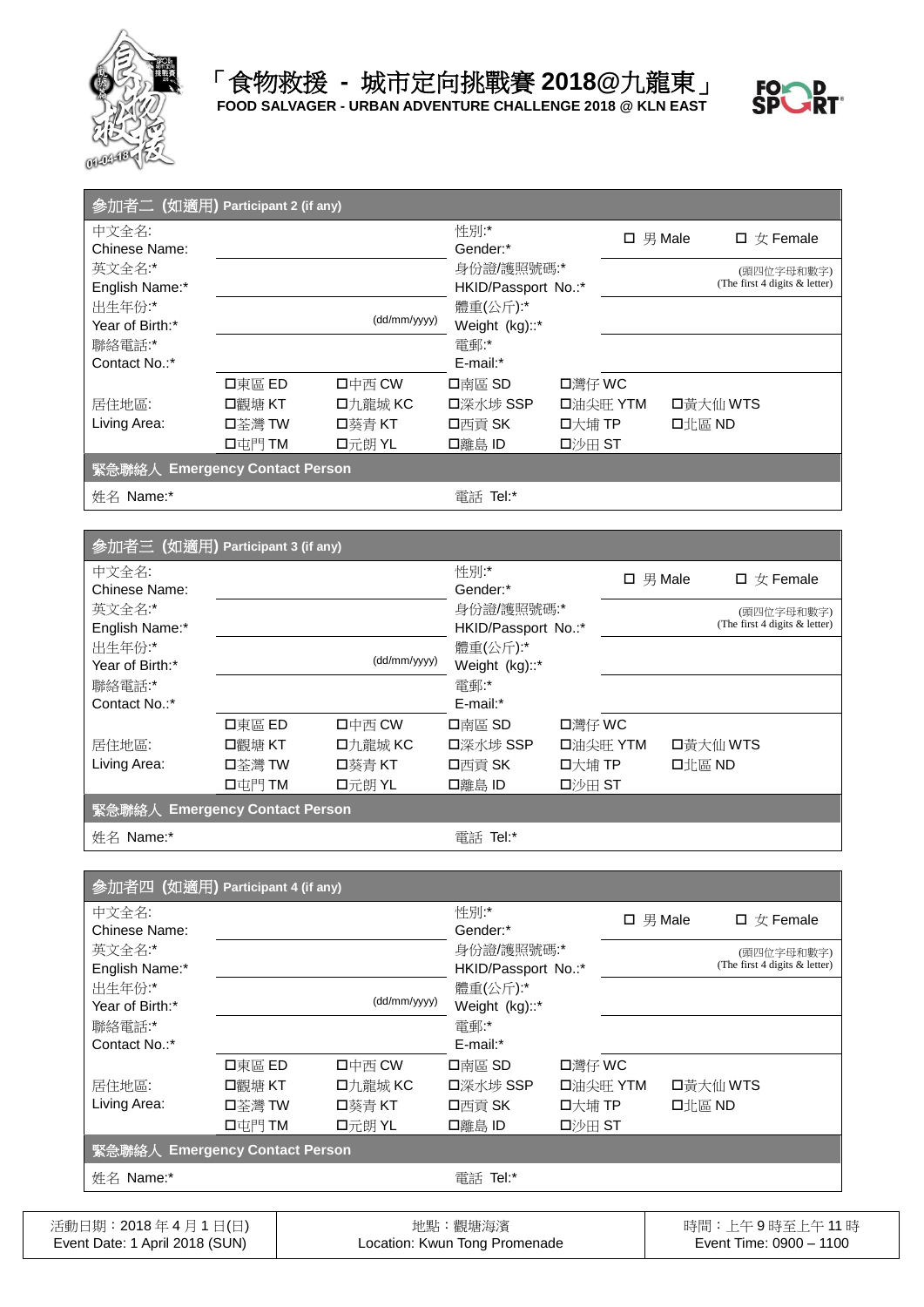



#### 參加組別及報名費用 **Race Category & Enrollment Fees**

| 組別<br><b>Category</b> | 比賽時限<br><b>Duration</b>                                                                    | 人數<br><b>No. of Members</b>                   | 年齢 Age       | 報名費用(毎隊)<br>Fees (Per team) |
|-----------------------|--------------------------------------------------------------------------------------------|-----------------------------------------------|--------------|-----------------------------|
| 男子組<br>Men's Team     | *單人<br>*One member<br>$2\lambda$<br>Two members<br>2 小時<br>2 Hours<br>3 人<br>Three members |                                               | 參加者必須為18歲或以上 | 共港幣\$300                    |
| 女子組                   |                                                                                            |                                               |              | 共港幣\$600                    |
| Women's Team          |                                                                                            | Participants must be<br>18 years old or above | 共港幣\$900     |                             |
| 男女混合組<br>Mixed Team   |                                                                                            | 4 人<br>Four members                           |              | 共港幣\$1,200                  |

\*大會將會為所有單人報名之參加者以其選擇之參賽組別隨機與其他單人報名者安排配對。

\*FOODSPORT will randomly select participants who registered as a single individual to form into teams and join the race.

| 親子(男女混合)組           | 2小時     | $2 - 4$ $\land$ | ·當中必須有一名 18 歲或以上成人 | 成人 Adults 港幣\$300<br>(毎人 per head) |
|---------------------|---------|-----------------|--------------------|------------------------------------|
| Family (Mixed) Team | 2 Hours | 2-4 members     | 及 一名 12 歲或以上兒童     | 兒童 Child 港幣\$200<br>(毎人 per head)  |

備註:

\*18 歲以下參加者必須由家長或監護人簽署同意和免責聲明,同時必須與一名家長或監護人同組參賽。<br>1) 名額有限,額滿即止,如名額於截止日期前額滿,大會將隨即終止接受報名,恕不另行涌知。

- 名額有限,額滿即止,如名額於截止日期前額滿,大會將隨即終止接受報名,恕不另行通知。
- 2) 大會保留取錄參加者及比賽安排之最終決定權。
- 3) 大會將會以參賽組別的人數為參考,編排各隊伍的起跑次序。詳情稍後將於大會網頁內公佈,敬請留意。主辦單位將保 留最終起跑次序的決定。

4) 如因天氣惡劣或在任何情況下取消此活動,活動將不會改期舉行,已遞交之報名費用亦將不獲退還。

Remarks

\*Participants aged below 18 are needed an agreement with parents' or guardian's signature and disclaimer; a member aged above 18 is required in the team (as a parent/guardian team member).

- 1) Race quotas are limited on a first come first served basis. FOODSPORT may stop accepting application before deadline without prior notice if the categories are full.
- 2) FOODSPORT reserves the final decision on the acceptance of application and the arrangement of the competition.
- 3) The Organizer reserves the right to divide the participants into various starting groups. The groups will start at different times to
- avoid unnecessary congestions. Start time will be announced at the Race Pack Collection day.
- 4) If the event is cancelled due to bad weather or for any other reason, the enrollment fees will not be returned.

## 繳款方法 **Payment Method**

郵寄報名只接受支票。支票抬頭請註明「SYMBOL OF ALLIANCE LIMITED」 By Cheque only. Payable to "SYMBOL OF ALLIANCE LIMITED"

支票號碼 Cheque No.:

請填妥報名表格連同報名費親自提交或郵寄到「觀塘開源道 54 號豐利中心 9 樓 913 室」。請註明「食 物救援-城市定向挑戰賽 2018 報名」。

Please send the completed form and enrollment fee directly to the "**Rm 913, 9/F., Hewlett Centre, No. 54 Hoi Yuen Road, Kwun Tong, Kowloon, Hong Kong**. Please attn.: Urban Adventure Challenge 2018 Enrollment".

| 活動日期:2018 年 4 月 1 日(日)         | 地點:觀塘海濱                       | 時間:上午9時至上午 11 時         |
|--------------------------------|-------------------------------|-------------------------|
| Event Date: 1 April 2018 (SUN) | Location: Kwun Tong Promenade | Event Time: 0900 - 1100 |